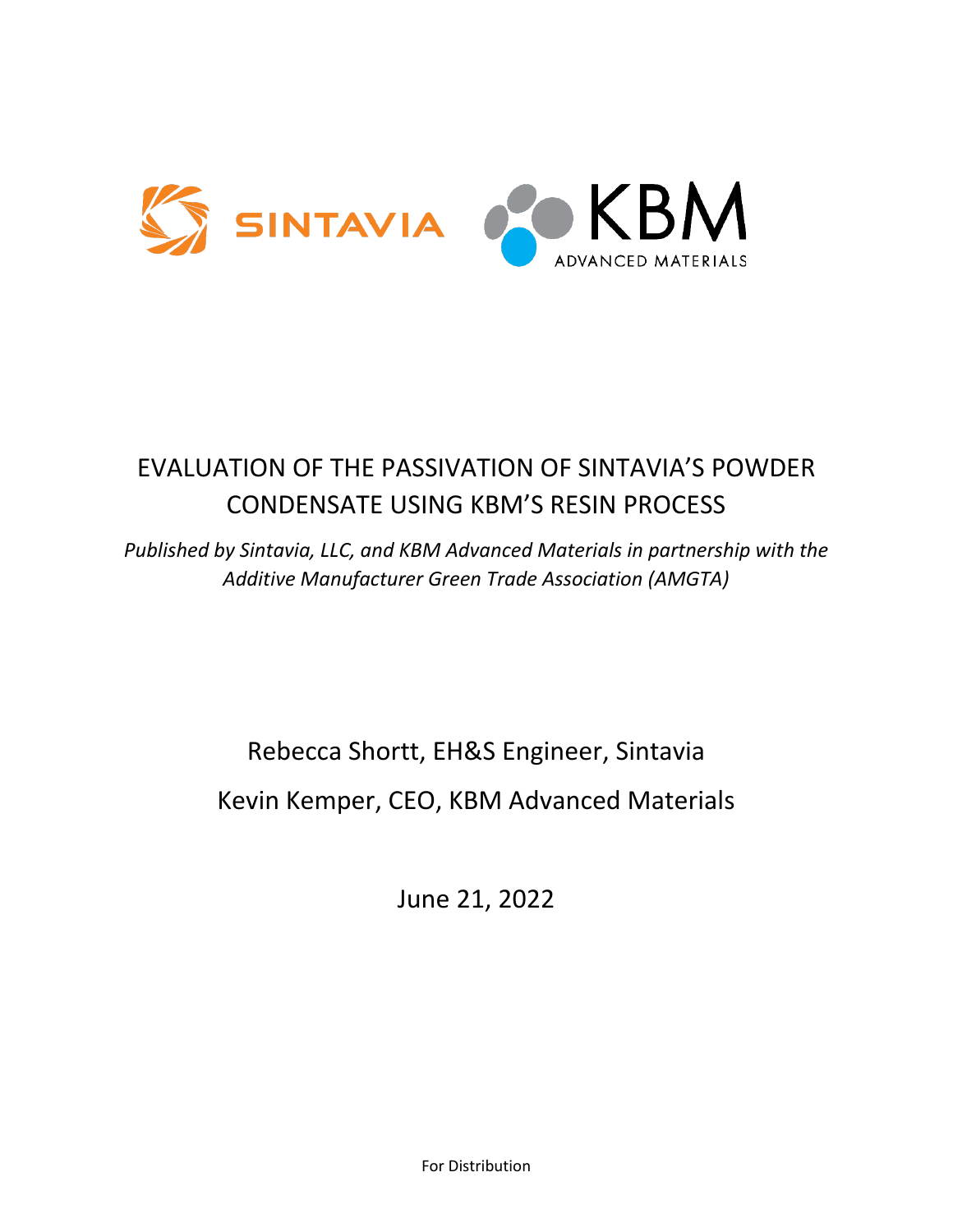

#### Abstract

Transportation and disposal of powder condensate created by the powder bed fusion additive manufacturing process remains a challenge from both environmental and commercial standpoints. Powder condensate is a unique waste stream composed of the splatter sieved out of a reused batch of metal powder<sup>1</sup>. Sintavia is currently working together with KBM Advanced Materials ("KBM") on finding alternatives to passivate powder condensate, mitigate potential hazardous material logistics, and recycle this waste stream. One of the alternatives under discussion is Sintavia utilizing KBM's patent-pending process for mixing powder condensate with a resin, supplied by KBM, instead of using silicon oil and sand (Sintavia's current procedure). This new mix will passivate powder condensate and make it non-hazardous, thus enabling it to be transported without regulatory restrictions. Upon receipt of this passivated powder, KBM will separate the resin from the metal powder, rendering the condensate suitable as a raw material to produce new metal products or powders. This white paper discusses the logistics and transportation aspects of this process.

 $1$  For purposes of this study, Sintavia includes filtered powder in its definition of "powder condensate", as this waste stream presents nearly identical disposal problems.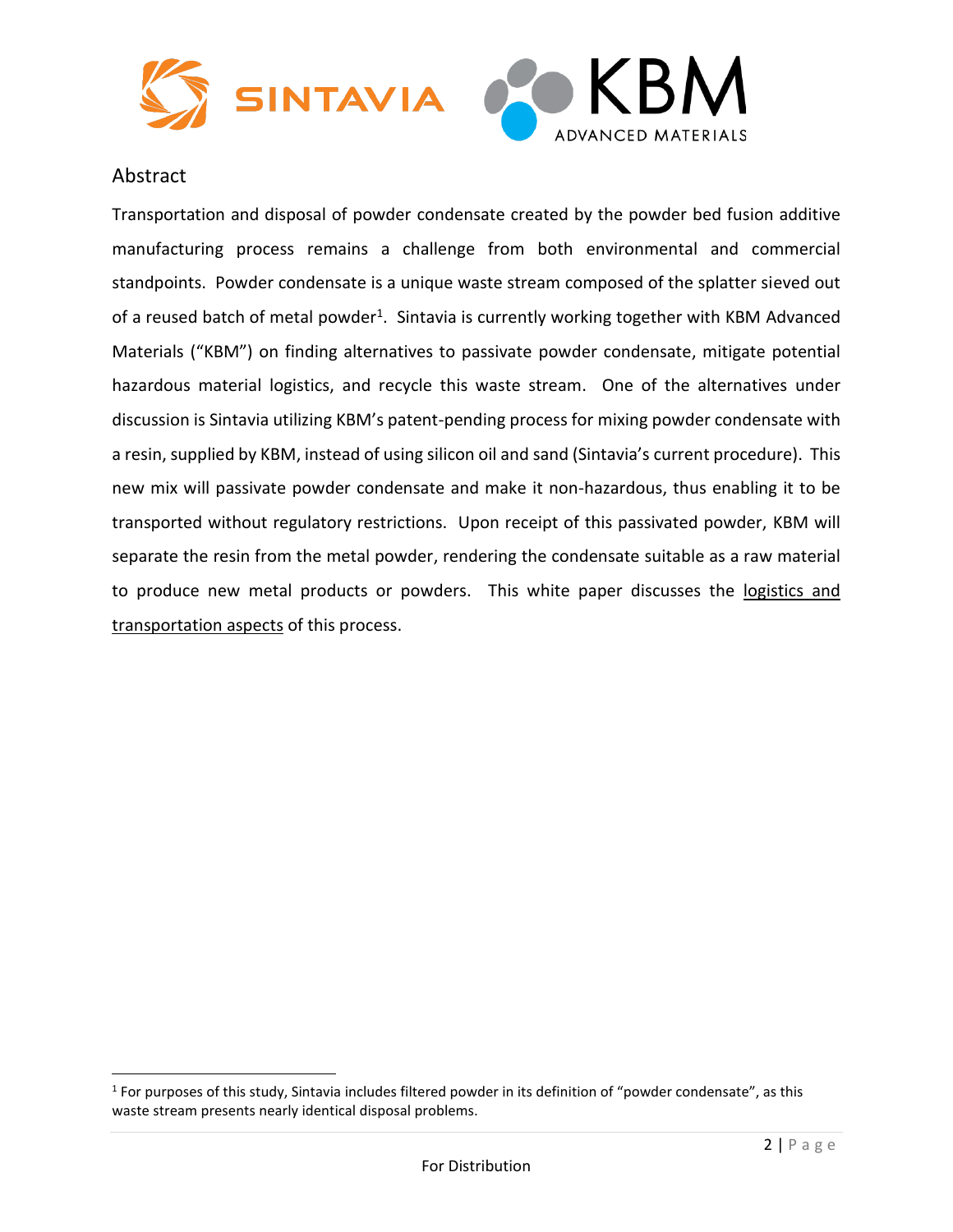

#### Introduction

During the powder bed fusion additive manufacturing (AM) process, solidified particles resulting from the evaporation of the metal alloys are deposited into a collection chamber within the AM printer. These solidified particles are called powder condensate and because of its nature is considered hazardous and requires to be disposed of accordingly. Depending on the different filtering systems on the machines, the powder condensate may or may not contain chalk.

As a founding member of the Additive Manufacturer Green Trade Association (AMGTA), Sintavia views the proper disposal of hazardous waste streams, in compliance with federal and local laws, as important as trying to re-use and recycle the waste powder. KBM is a supplier of metal powders and services to the AM industry and is concentrated on enhancing AM's sustainability and its positive impact on the environment.

The current passivation of Sintavia's condensate consists of mixing it with silicon oil and sand. This process passivates the condensate and make the transportation possible without risk of ignitability, but the metal powder cannot be economically recovered and must be transported as hazardous.

Sintavia is currently working together with KBM in testing alternatives to passivate powder condensate and be able to re-use and/or recycle the metal powder. One of these alternatives is mixing the powder condensate with a resin identified and supplied by KBM. This mix will passivate the condensate and make it be able to be transported without any hazardous risk, at which point KBM will be able to separate the resin from the metal powder, recovering the metal for future use.

In the need to find alternatives to recover the metal powder and mitigate hazardous material storage logistics, Sintavia performed trials to test passivation of the powder condensate using KBM resin following a procedure developed alongside KBM.

Sintavia tested the condensate passivation process using KBM's resin in two different types of nickel alloys—Inconel and Haynes. During these trials the quantity of resin was varied in order to try to find the most effective ratio. Inconel condensate contained chalk while Haynes condensate did not. The trials were performed in a controlled environment. The air quality was measured during the process and safety equipment was on hand.

#### **Materials**

- RFS 1.0 H282
- RFS 2.0 IN718
- KBM Resin
- Air Quality Portable Monitor S500